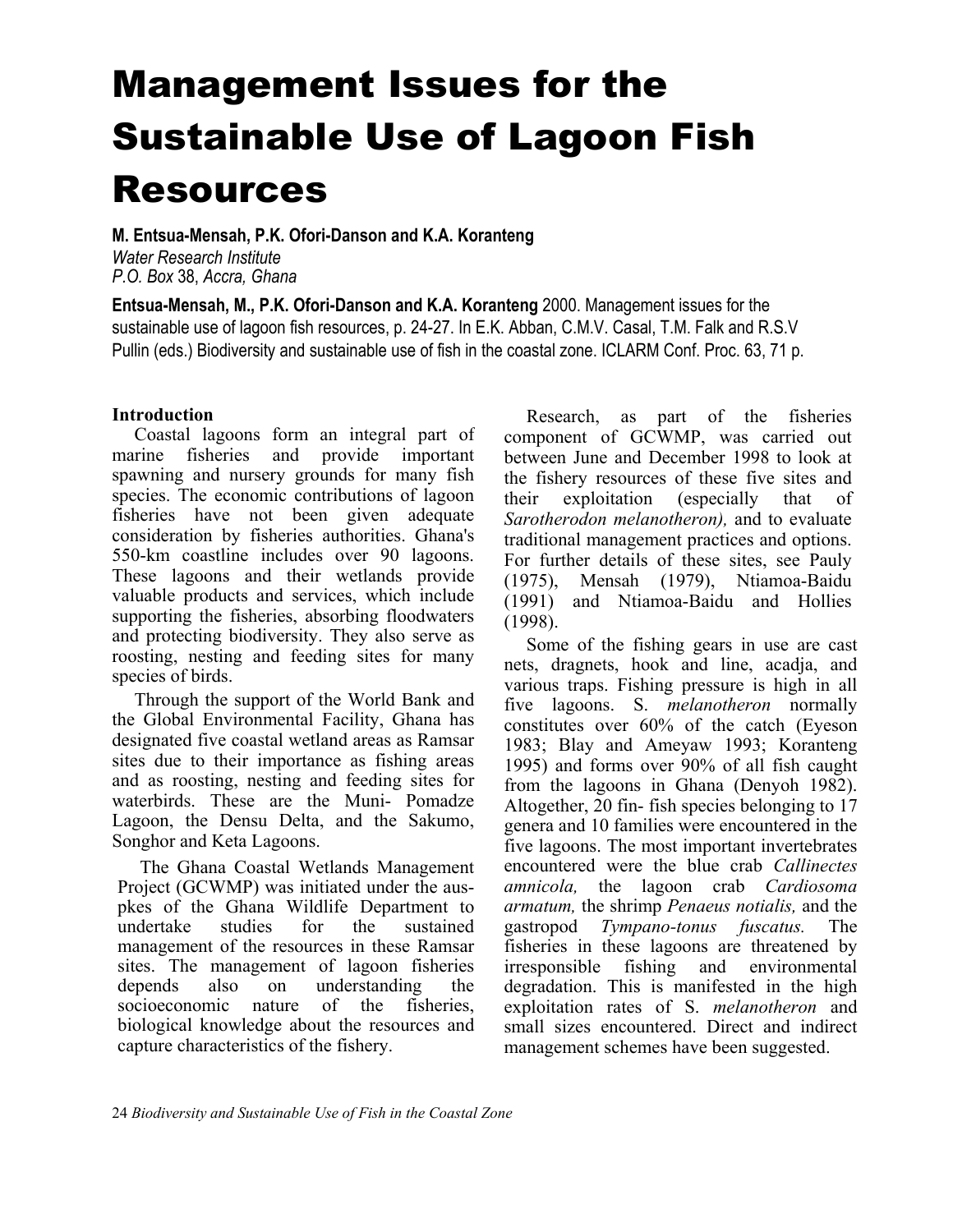**In** the past, management of these lagoons was linked to traditional beliefs in the form of taboos and other cultural practices. With increasing urbanization, the migration of fishers and the effects of western pract,ices, these traditional rules and regulations are being lost or forgotten (Ntiamoa-Baidu 1991).

### **Summary of Results**

Some of the freshwater species encountered were *Oreochromis niloticus, Tilapia zillii, Hemichromis fasciatus* and *H. bimaculatus.* The common marine species found were the mojarra *(Gerres melanopterus),* half beak *(Hyporhampus picarti)* and the needle fish *(Strongylura senegalensis).* Juveniles of the flat sardine *Sardinella mardrensis,* mullets *Mugil curema* and *Liza falcipinnis* as well as *Caranx hippos*  were also encountered. The endemic fishes in all the lagoons were mostly cichlids.

S. *melanotheron* is the dominant fish in all five lagoons comprising 66% in Muni, 80% in the Densu Delta, 95.9% in Sakumo, 59% in Songhor and 33% in Keta. l' *guineensis,* l' *zillii*  and *H. fasciatus* were also found in the ca tches. In Keta Lagoon, *Pellonula leonensis*  was most abundant (Shenker et al. 1998).

Fishery yields from lagoons are not uniform due to fluctuations in salinity, conductivity, dissolved oxygen, pH and depth. Fishing effort changes from one season to another

Table 1. Catch per unit effort (CPUE) effort, estimated total catch by cast nets and average daily catch of S. *melanotheron* in five Ghanaian lagoons from June to December 1998.

| Lagoon            | <b>CPUE</b><br>(gperson-<br>hour <sup>1</sup> ) | <b>Effort</b><br>(person-<br>hours.<br>day <sup>1</sup> | <b>Catch per</b><br>day (kg) | No. of<br>fishina<br>days | Estimated<br>total catch<br>pernXll1th<br>(kg) |
|-------------------|-------------------------------------------------|---------------------------------------------------------|------------------------------|---------------------------|------------------------------------------------|
| Densu<br>Delta    | 978.8                                           | 208"                                                    | 203.6                        | $30^*$                    | 61140                                          |
| Keta              | 321.5                                           |                                                         |                              |                           |                                                |
| Muni -<br>Pomadze | 106.0                                           | $105.3*$                                                | 11.2                         | 25"                       | 280                                            |
| Sakumo            | 551.6                                           | $235.5^*$                                               | 129.9                        | 28"                       | 3637                                           |
| Songhor           | 65.3                                            |                                                         |                              |                           |                                                |

\*. indicates data from baseline studies (Koranteng 1995).

due to changes in water level and other environmental conditions. Annual fishery production estimates for S. *melanotheron* using baseline data (Koranteng 1995) were 270 t from the Densu Delta, 75 t from the Muni-Pomadze Lagoon and **114** t from the Sakumo Lagoon. The gear most commonly used in the lagoons is the cast net, although drag nets are commonly used in the Songhor and Keta Lagoons. Other fishing gears used in the lagoons are bottles, hook and line, acadja and traps. Although acadjas act as fish aggregating devices and provide shelter for fish thereby enhancing fish breeding in the Densu Delta and Keta Lagoon, the use of mangroves and twigs, which are cut from neighboring vegetation, makes this method of fishing environmentally unfriendly. Table 1 gives the catch per unit effort, average daily catch and estimated total catch of S. *melanotheron* by cast nets in these five lagoons from June to December 1998. Table 2 shows some parameters for growth and exploitation level of S. *melanotheron* in the five lagoons.

The natural mortality of S. *melanotheron*  was between 1.55 and 2.21 per year. Keta Lagoon had the highest natural mortality, followed by the Densu Delta and Sakumo Lagoon. This high value can be attributed to predation by birds. The instantaneous total mortality rates (ranging between 2.96 and 5.43 per year) of the fish were also high in all the

Table 2. Growth parameters and exploitation of *S. melanotheron* in the five Ghanaian lagoons.

| Parameter I          | Densu delta  | Muni         | Sakumo       | <b>Songhor</b> | Keta           |
|----------------------|--------------|--------------|--------------|----------------|----------------|
| Loo(cm)              | 11.5         | 12.5         | 12.5         | 12.4           | 17.5           |
| Lmax(cm)             | 11.5         | 9.5          | 12.5         | 11.5           | 14.5           |
| $Lm$ (cm)            | 3.2          | 5.8          | 5.2          | 4.2            | 2.2            |
| $Lc$ (cm)<br>L./Lmax | 4            | 3.8          | 4.7          | 4              | $\overline{4}$ |
| $M$ (year-,)         | 0.27         | 0.61         | 0.42         | 0.37           | 0.15           |
| $F(vear-)$           | 1.92         | 1.55         | 1.64         | 1.21           | 2.21           |
| $z(year-) E$         | 3.5          | 1.93         | 2.51         | 1.75           | 2.81<br>5.02   |
| $=F/Z$ 0'            | 5.43         | 3.48<br>0.55 | 4.15         | 2.96           | 0.56           |
|                      | 0.65<br>1.99 | 1.93         | 0.61<br>1.97 | 0.59<br>1.77   | 2.53           |
|                      |              |              |              |                |                |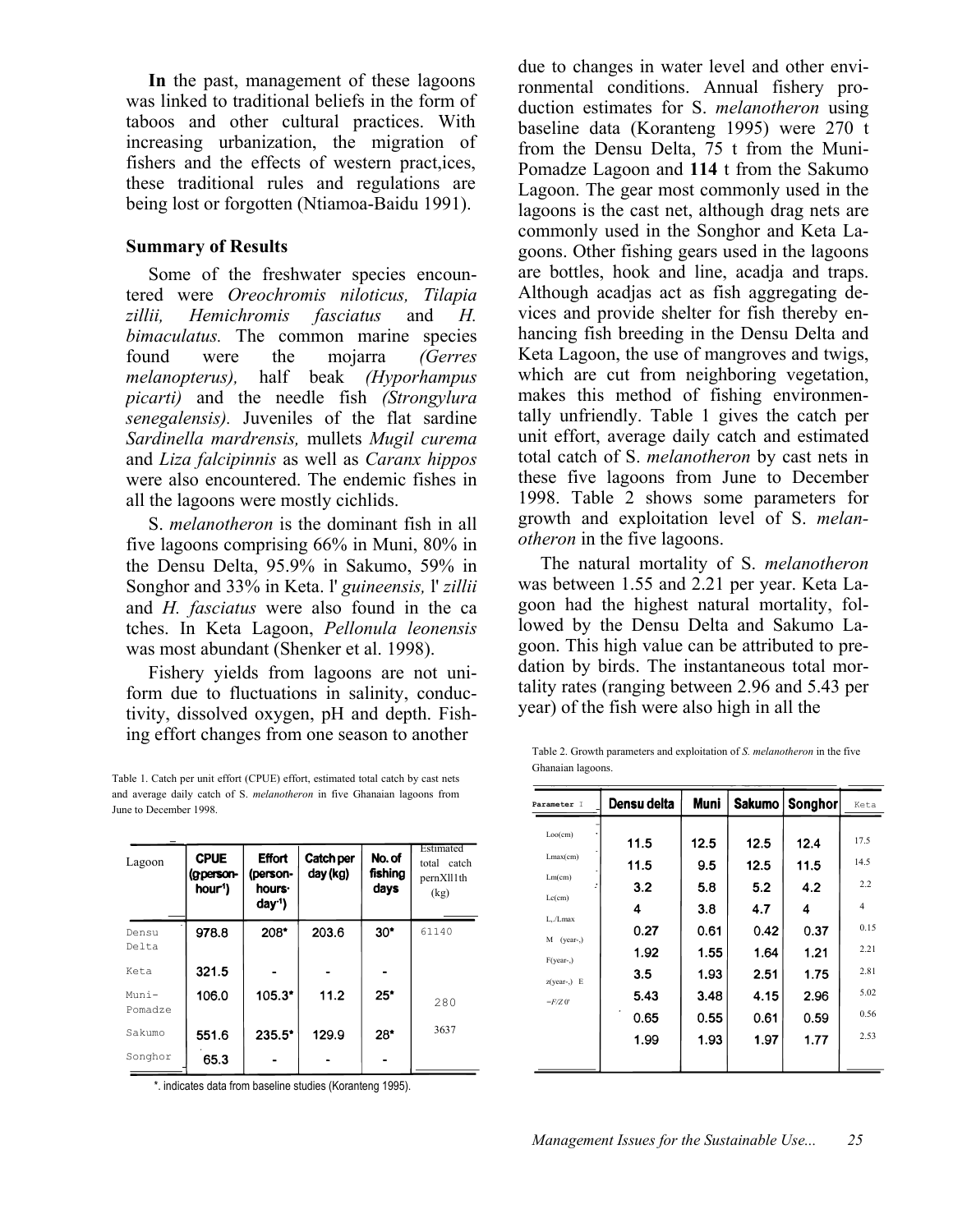lagoons. From length at first capture and length at first maturity, it is clear that fish are being caught at very small sizes and that some are mature at these sizes. The estimated growth performance indices  $(\phi)$  ranged from 1.77 to 2.53, implying fast growth and an "r selected" mode of life, adapted to unstable ecological conditions and high mortalities. The exploitation levels (0.55-0.65) suggest overexploitation, capitalizing upon the rather fast early growth and continuous spawning habit of this species.

These fisheries are also affected by habitat degradation, pollution by domestic waste and poverty of the fishers. Overfishing causes changes in the size structure of the fishes as well as species composition of the catches. Most of the mangroves around the lagoons have been cut down for fuelwood and to make way for salt pans. Thus the breeding and feeding sites of the fish are being destroyed. Fishers also tend to use smaller mesh nets as a means to increase their catch.

The effectiveness of traditional conservation in fisheries management at the local level has been recognized by many scientists. Ntiamoa-Baidu (1991), in comparing the size com posi tion of S. *melanotheron* and *T. fuscatus* in Djange and Sakumo Lagoons, clearly showed that traditional beliefs and associated taboos can be effective tools for conservation if they are adhered to.

The principal traditional management practices employed in the five lagoons studied are:

- *Closed fishing days, seasons and areas.*  Sakumo is closed for fishing for about four months of the year and fishing is not allowed before noon on Fridays; in Muni Lagoon, fishing is not permitted on Wednesdays; in some areas around Keta Lagoon, fishing is banned on Sundays and before certain festival times; there are no restrictions in the Densu Delta.
- *Restriction of certain gears.* The use of drag- nets is not permitted in the Muni and Sakumo Lagoons.
- *Regulation of entry.* In the Lufenya wing of Songhor Lagoon, only the fetish priest and people living near the lagoon are allowed to enter; in Muni Lagoon, only the indigenous people are allowed to fish.
- *Taboos.* It is prohibited to use a canoe on the Muni and Sakumo Lagoons. Women are not allowed to cross the Muni and Songhor Lagoons during their menstrual period.
- *Mesh size regulation*. The use of mesh sizes below 25 mm is not permitted in the Muni and Sakumo Lagoons.

It can be concluded that to protect the juveniles and spawning stocks of S. *melanotheron,* the following should be implemented:

- 1. existing mesh size regulations should be enforced;
- 2. District Assemblies should be assisted by the Fisheries Department and traditional authorities to determine the total allowable catch (TAC) for each lagoon in their area, and the appropriate fishing gears and effort to achieve the TAC;
- 3. traditional authorities or District Assemblies should ensure legally backed enforcement of a system of appropriate controls and fines;
- 4. efforts should be made to restore mangrove cover; and
- 5. fishers and their children should be educated to appreciate the importance of resource management.

Diverting fishers into other jobs such as masonry and carpentry can lessen the problem of poverty.

#### **References**

- Blay, J. Jr. and A. Ameyaw. 1993. Assessment of the fishery of a stunted population of the cichlid, *Saro therodon melanotheron*  (Ruppell) in a closed lagoon in Ghana. J. Appl. Ichthyol. 9:1-11.
- Denyoh, F.M.K. 1982. The utilization of coastal areas for aquaculture development in Ghana, p. 31-51. *In* A. Coche (ed.) Coastal aquaculture. CIFA Tech. Pap. 9.

F AO, Rome.

Eyeson, K.N. 1983. Eggs and fry swallowing habits of tilapia. Aquaculture 32:415-418.